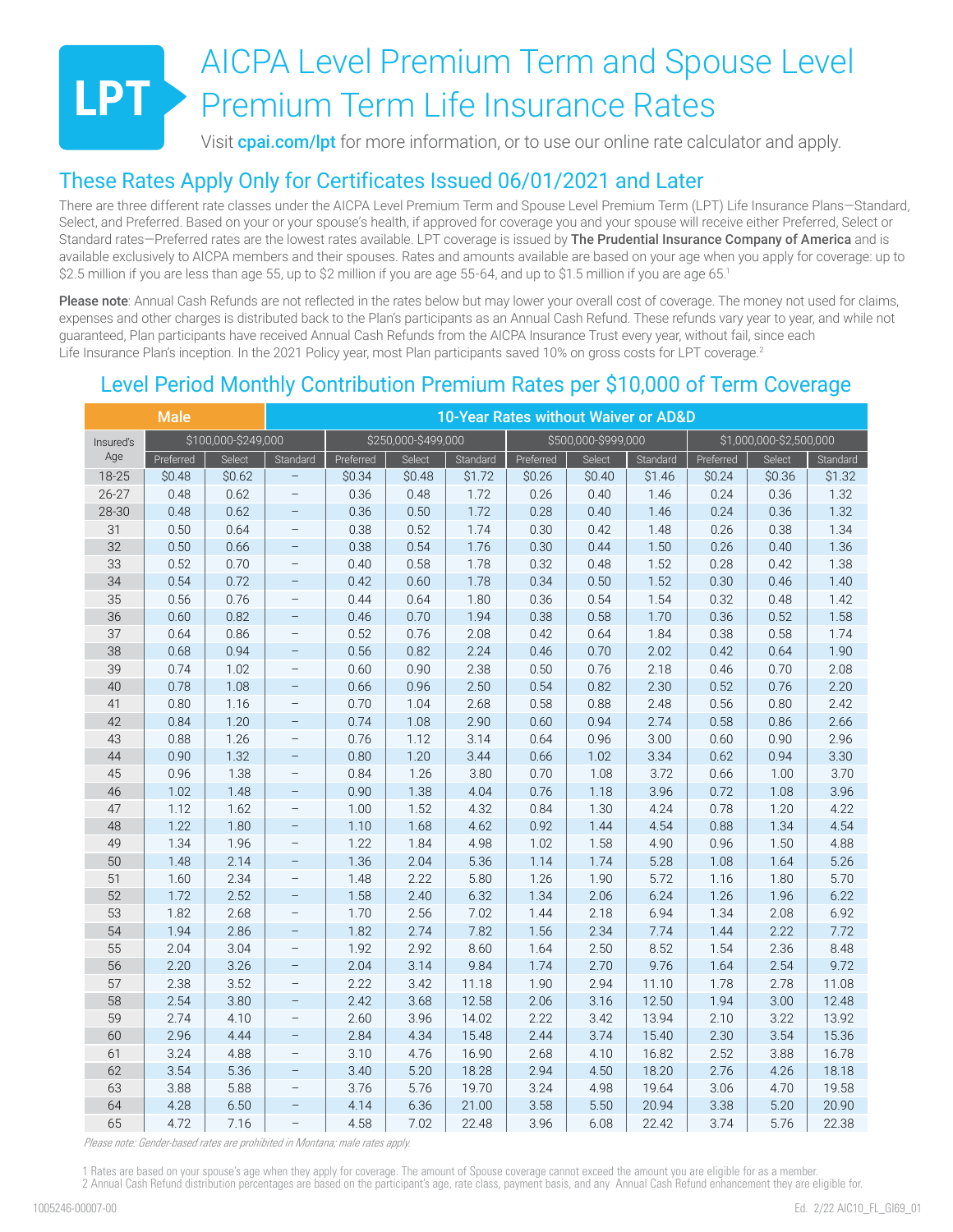## Level Period Monthly Contribution Premium Rates per \$10,000 of Term Coverage

| <b>Male</b> |           |                     |                          |           | 20-Year Rates without Waiver or AD&D |          |                     |        |          |           |                         |          |
|-------------|-----------|---------------------|--------------------------|-----------|--------------------------------------|----------|---------------------|--------|----------|-----------|-------------------------|----------|
| Insured's   |           | \$100,000-\$249,000 |                          |           | \$250,000-\$499,000                  |          | \$500,000-\$999,000 |        |          |           | \$1,000,000-\$2,500,000 |          |
| Age         | Preferred | Select              | Standard                 | Preferred | Select                               | Standard | Preferred           | Select | Standard | Preferred | Select                  | Standard |
| 18-25       | \$0.70    | \$1.00              | -                        | \$0.54    | \$0.86                               | \$2.54   | \$0.48              | \$0.78 | \$2.44   | \$0.46    | \$0.74                  | \$2.34   |
| $26 - 30$   | 0.70      | 1.00                | $\overline{\phantom{a}}$ | 0.54      | 0.86                                 | 2.66     | 0.48                | 0.78   | 2.44     | 0.46      | 0.74                    | 2.34     |
| 31          | 0.70      | 1.02                | $\qquad \qquad -$        | 0.58      | 0.88                                 | 2.66     | 0.50                | 0.80   | 2.44     | 0.48      | 0.76                    | 2.34     |
| 32          | 0.72      | 1.04                | $\overline{\phantom{a}}$ | 0.62      | 0.94                                 | 2.66     | 0.54                | 0.82   | 2.44     | 0.50      | 0.78                    | 2.34     |
| 33          | 0.74      | 1.06                | $\qquad \qquad -$        | 0.66      | 0.98                                 | 2.66     | 0.56                | 0.86   | 2.44     | 0.52      | 0.80                    | 2.34     |
| 34          | 0.76      | 1.08                | $\qquad \qquad -$        | 0.70      | 1.04                                 | 2.66     | 0.58                | 0.88   | 2.44     | 0.54      | 0.84                    | 2.34     |
| 35          | 0.76      | 1.12                | $\qquad \qquad -$        | 0.72      | 1.08                                 | 2.66     | 0.60                | 0.92   | 2.44     | 0.56      | 0.86                    | 2.34     |
| 36          | 0.80      | 1.22                | $\qquad \qquad -$        | 0.76      | 1.18                                 | 2.86     | 0.64                | 1.00   | 2.66     | 0.58      | 0.94                    | 2.56     |
| 37          | 0.86      | 1.32                | $\qquad \qquad -$        | 0.82      | 1.30                                 | 3.04     | 0.68                | 1.10   | 2.86     | 0.64      | 1.04                    | 2.78     |
| 38          | 0.92      | 1.46                | $\qquad \qquad -$        | 0.88      | 1.42                                 | 3.28     | 0.74                | 1.22   | 3.10     | 0.68      | 1.14                    | 3.02     |
| 39          | 1.00      | 1.60                | $\overline{\phantom{a}}$ | 0.94      | 1.58                                 | 3.48     | 0.80                | 1.34   | 3.32     | 0.74      | 1.24                    | 3.26     |
| 40          | 1.08      | 1.74                | $\overline{\phantom{a}}$ | 1.02      | 1.68                                 | 3.64     | 0.86                | 1.42   | 3.50     | 0.80      | 1.36                    | 3.42     |
| 41          | 1.18      | 1.86                | $\qquad \qquad -$        | 1.10      | 1.82                                 | 3.90     | 0.94                | 1.54   | 3.78     | 0.88      | 1.44                    | 3.72     |
| 42          | 1.26      | 1.96                | $\overline{\phantom{a}}$ | 1.18      | 1.92                                 | 4.22     | 1.00                | 1.62   | 4.12     | 0.94      | 1.54                    | 4.06     |
| 43          | 1.34      | 2.06                | $\qquad \qquad -$        | 1.28      | 2.00                                 | 4.56     | 1.08                | 1.70   | 4.48     | 1.00      | 1.60                    | 4.48     |
| 44          | 1.42      | 2.16                | $\qquad \qquad -$        | 1.36      | 2.12                                 | 5.00     | 1.16                | 1.80   | 4.96     | 1.08      | 1.68                    | 4.94     |
| 45          | 1.52      | 2.30                | $\qquad \qquad -$        | 1.46      | 2.24                                 | 5.50     | 1.24                | 1.90   | 5.50     | 1.16      | 1.78                    | 5.50     |
| 46          | 1.64      | 2.52                | $\qquad \qquad -$        | 1.58      | 2.46                                 | 5.80     | 1.34                | 2.08   | 5.80     | 1.24      | 1.94                    | 5.78     |
| 47          | 1.78      | 2.78                | $\qquad \qquad -$        | 1.72      | 2.74                                 | 6.12     | 1.46                | 2.32   | 6.10     | 1.36      | 2.18                    | 6.04     |
| 48          | 1.96      | 3.12                | $\qquad \qquad -$        | 1.90      | 3.06                                 | 6.48     | 1.60                | 2.60   | 6.48     | 1.50      | 2.42                    | 6.38     |
| 49          | 2.16      | 3.44                | $\qquad \qquad -$        | 2.08      | 3.38                                 | 6.90     | 1.78                | 2.88   | 6.88     | 1.66      | 2.74                    | 6.74     |
| 50          | 2.38      | 3.80                | $\qquad \qquad -$        | 2.30      | 3.76                                 | 7.34     | 1.96                | 3.20   | 7.32     | 1.82      | 3.00                    | 7.14     |
| 51          | 2.60      | 4.18                | $\overline{\phantom{a}}$ | 2.54      | 4.12                                 | 7.88     | 2.16                | 3.50   | 7.84     | 2.02      | 3.32                    | 7.60     |
| 52          | 2.84      | 4.52                | $\qquad \qquad -$        | 2.76      | 4.48                                 | 8.50     | 2.34                | 3.80   | 8.44     | 2.20      | 3.62                    | 8.16     |
| 53          | 3.08      | 4.84                | $\overline{\phantom{a}}$ | 3.00      | 4.78                                 | 9.32     | 2.54                | 4.06   | 9.28     | 2.38      | 3.86                    | 8.90     |
| 54          | 3.34      | 5.20                | $\overline{\phantom{a}}$ | 3.26      | 5.12                                 | 10.28    | 2.76                | 4.36   | 10.20    | 2.58      | 4.12                    | 9.72     |
| 55          | 3.64      | 5.54                | $\qquad \qquad -$        | 3.56      | 5.48                                 | 11.20    | 3.02                | 4.66   | 11.12    | 2.84      | 4.40                    | 10.54    |

*Please note: Gender-based rates are prohibited in Montana; male rates apply.*



### The chart to the left represents the percentage of gross costs returned to LPT participants in the 2021 Policy year, as an Annual Cash Refund and the net cost percentage.

The percentage shown includes a bonus refund of 2% for participants paying contributions annually. (1% bonus refund would apply for participants paying semiannually). The percentage reflected is an example of the most common percentage for each age group. A participant's Annual Cash Refund may be increased by \$25.00 if a participant has more than one Trust product. For participants making monthly Electronic Fund Transfer payments, their refund may be increased by \$25.00. This refund may also be reduced by \$6.00 for insureds with Dependent Child coverage.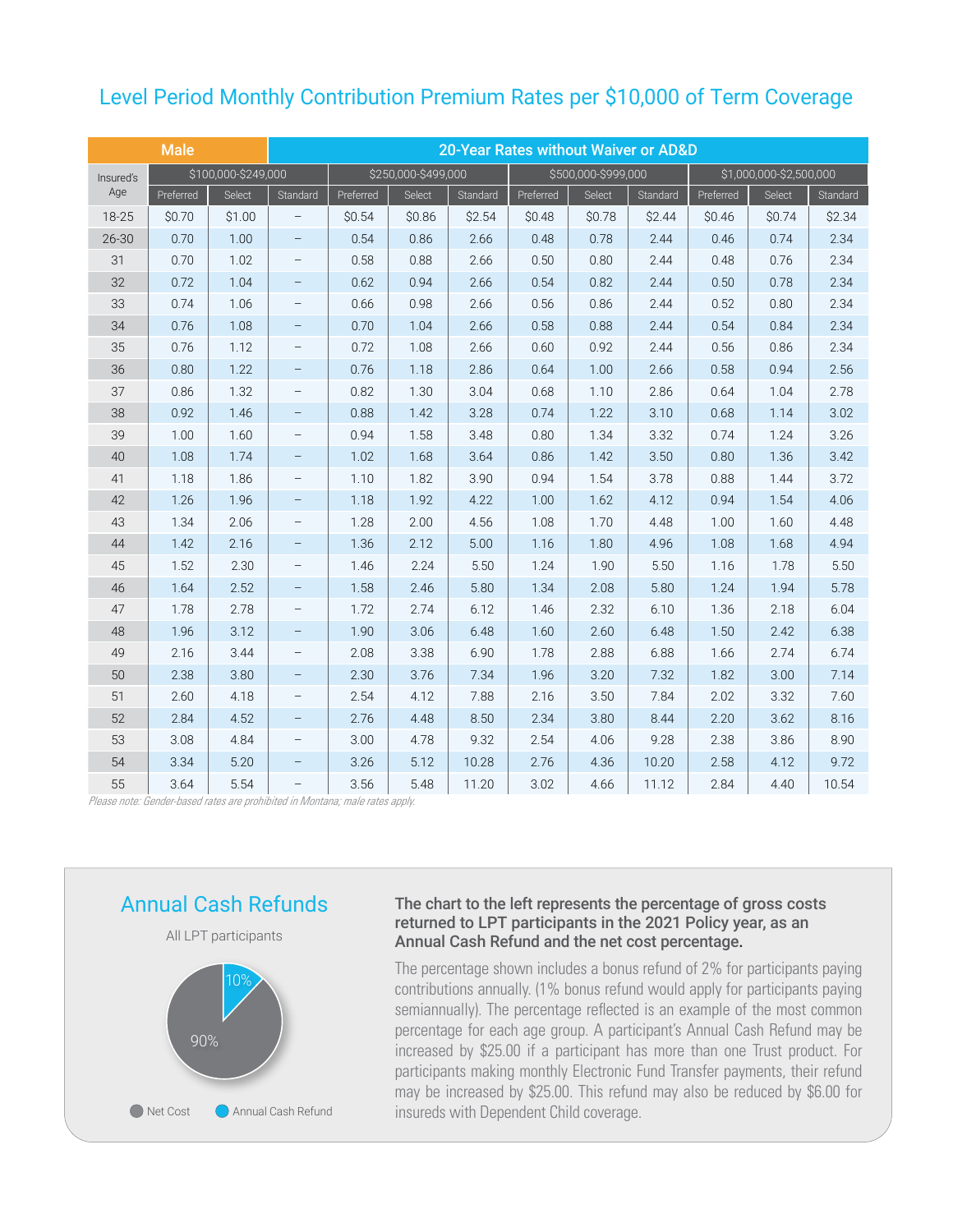# Level Period Monthly Contribution Premium Rates per \$10,000 of Term Coverage

|           | Female    |                     | 10-Year Rates without Waiver or AD&D |           |                     |          |           |                     |          |           |                         |          |
|-----------|-----------|---------------------|--------------------------------------|-----------|---------------------|----------|-----------|---------------------|----------|-----------|-------------------------|----------|
| Insured's |           | \$100,000-\$249,000 |                                      |           | \$250,000-\$499,000 |          |           | \$500,000-\$999,000 |          |           | \$1,000,000-\$2,500,000 |          |
| Age       | Preferred | Select              | Standard                             | Preferred | Select              | Standard | Preferred | Select              | Standard | Preferred | Select                  | Standard |
| 18-25     | \$0.42    | \$0.50              | -                                    | \$0.28    | \$0.38              | \$1.32   | \$0.22    | \$0.30              | \$1.10   | \$0.18    | \$0.26                  | \$0.98   |
| $26 - 28$ | 0.42      | 0.52                | -                                    | 0.28      | 0.40                | 1.32     | 0.22      | 0.32                | 1.10     | 0.18      | 0.28                    | 0.98     |
| 29        | 0.42      | 0.54                | -                                    | 0.28      | 0.42                | 1.32     | 0.22      | 0.34                | 1.10     | 0.18      | 0.30                    | 0.98     |
| 30        | 0.42      | 0.56                | -                                    | 0.28      | 0.44                | 1.32     | 0.22      | 0.36                | 1.10     | 0.18      | 0.32                    | 0.98     |
| 31        | 0.44      | 0.58                |                                      | 0.30      | 0.46                | 1.32     | 0.24      | 0.38                | 1.10     | 0.20      | 0.34                    | 0.98     |
| 32        | 0.44      | 0.62                | -                                    | 0.32      | 0.50                | 1.32     | 0.24      | 0.40                | 1.10     | 0.20      | 0.36                    | 0.98     |
| 33        | 0.46      | 0.64                | $\overline{\phantom{0}}$             | 0.34      | 0.54                | 1.32     | 0.26      | 0.44                | 1.10     | 0.22      | 0.40                    | 0.98     |
| 34        | 0.48      | 0.68                | -                                    | 0.36      | 0.56                | 1.32     | 0.28      | 0.46                | 1.10     | 0.24      | 0.44                    | 0.98     |
| 35        | 0.50      | 0.72                |                                      | 0.38      | 0.60                | 1.32     | 0.30      | 0.50                | 1.10     | 0.26      | 0.46                    | 0.98     |
| 36        | 0.52      | 0.76                |                                      | 0.40      | 0.66                | 1.44     | 0.32      | 0.56                | 1.22     | 0.28      | 0.52                    | 1.10     |
| 37        | 0.54      | 0.82                | -                                    | 0.44      | 0.70                | 1.54     | 0.36      | 0.60                | 1.34     | 0.32      | 0.56                    | 1.24     |
| 38        | 0.58      | 0.86                | -                                    | 0.46      | 0.74                | 1.60     | 0.38      | 0.62                | 1.42     | 0.34      | 0.58                    | 1.32     |
| 39        | 0.60      | 0.90                | -                                    | 0.48      | 0.78                | 1.72     | 0.38      | 0.66                | 1.54     | 0.36      | 0.62                    | 1.42     |
| 40        | 0.62      | 0.92                | -                                    | 0.48      | 0.82                | 1.84     | 0.40      | 0.68                | 1.66     | 0.36      | 0.64                    | 1.58     |
| 41        | 0.64      | 0.98                | $\qquad \qquad -$                    | 0.52      | 0.86                | 2.00     | 0.42      | 0.72                | 1.84     | 0.38      | 0.68                    | 1.76     |
| 42        | 0.68      | 1.04                | -                                    | 0.54      | 0.92                | 2.18     | 0.46      | 0.78                | 2.04     | 0.42      | 0.72                    | 1.98     |
| 43        | 0.70      | 1.08                | $\qquad \qquad -$                    | 0.58      | 0.94                | 2.40     | 0.48      | 0.80                | 2.28     | 0.44      | 0.76                    | 2.20     |
| 44        | 0.74      | 1.16                | -                                    | 0.60      | 1.02                | 2.62     | 0.52      | 0.86                | 2.50     | 0.48      | 0.80                    | 2.48     |
| 45        | 0.76      | 1.22                | $\qquad \qquad -$                    | 0.64      | 1.08                | 2.88     | 0.54      | 0.92                | 2.80     | 0.50      | 0.86                    | 2.76     |
| 46        | 0.80      | 1.30                | -                                    | 0.68      | 1.14                | 3.04     | 0.58      | 0.98                | 2.96     | 0.52      | 0.92                    | 2.92     |
| 47        | 0.86      | 1.38                | $\qquad \qquad -$                    | 0.72      | 1.26                | 3.22     | 0.60      | 1.08                | 3.14     | 0.56      | 1.00                    | 3.12     |
| 48        | 0.94      | 1.52                | -                                    | 0.80      | 1.40                | 3.46     | 0.68      | 1.20                | 3.38     | 0.62      | 1.12                    | 3.34     |
| 49        | 1.00      | 1.62                |                                      | 0.86      | 1.52                | 3.70     | 0.74      | 1.30                | 3.62     | 0.68      | 1.22                    | 3.60     |
| 50        | 1.08      | 1.78                | -                                    | 0.96      | 1.66                | 3.96     | 0.82      | 1.42                | 3.88     | 0.76      | 1.34                    | 3.86     |
| 51        | 1.18      | 1.90                | $\qquad \qquad -$                    | 1.04      | 1.80                | 4.26     | 0.88      | 1.54                | 4.18     | 0.84      | 1.46                    | 4.14     |
| 52        | 1.26      | 2.04                | -                                    | 1.12      | 1.94                | 4.58     | 0.96      | 1.68                | 4.50     | 0.90      | 1.56                    | 4.46     |
| 53        | 1.34      | 2.20                | $\qquad \qquad -$                    | 1.22      | 2.10                | 4.94     | 1.04      | 1.82                | 4.86     | 0.96      | 1.70                    | 4.84     |
| 54        | 1.44      | 2.40                | $\qquad \qquad -$                    | 1.32      | 2.28                | 5.38     | 1.12      | 1.96                | 5.30     | 1.06      | 1.84                    | 5.26     |
| 55        | 1.58      | 2.62                |                                      | 1.46      | 2.50                | 5.84     | 1.24      | 2.16                | 5.76     | 1.16      | 2.02                    | 5.72     |
| 56        | 1.78      | 2.94                | -                                    | 1.64      | 2.86                | 6.28     | 1.40      | 2.46                | 6.16     | 1.34      | 2.30                    | 6.16     |
| 57        | 1.98      | 3.34                | -                                    | 1.90      | 3.24                | 6.76     | 1.62      | 2.80                | 6.58     | 1.50      | 2.64                    | 6.64     |
| 58        | 2.26      | 3.80                | -                                    | 2.12      | 3.70                | 7.30     | 1.82      | 3.18                | 7.08     | 1.70      | 3.00                    | 7.20     |
| 59        | 2.52      | 4.26                | -                                    | 2.40      | 4.16                | 7.90     | 2.06      | 3.58                | 7.64     | 1.92      | 3.38                    | 7.78     |
| 60        | 2.78      | 4.68                | -                                    | 2.64      | 4.58                | 8.58     | 2.26      | 3.96                | 8.26     | 2.14      | 3.72                    | 8.48     |
| 61        | 2.96      | 5.02                |                                      | 2.84      | 4.92                | 9.34     | 2.44      | 4.24                | 8.94     | 2.28      | 4.00                    | 9.24     |
| 62        | 3.08      | 5.28                | -                                    | 2.98      | 5.14                | 10.16    | 2.56      | 4.44                | 9.70     | 2.40      | 4.18                    | 10.04    |
| 63        | 3.16      | 5.38                | -                                    | 3.04      | 5.28                | 11.04    | 2.62      | 4.54                | 10.48    | 2.48      | 4.30                    | 10.92    |
| 64        | 3.26      | 5.56                | -                                    | 3.14      | 5.46                | 11.98    | 2.70      | 4.72                | 11.34    | 2.54      | 4.44                    | 11.84    |
| 65        | 3.42      | 5.82                | -                                    | 3.28      | 5.70                | 12.94    | 2.82      | 4.92                | 12.22    | 2.66      | 4.66                    | 12.82    |

*Please note: Gender-based rates are prohibited in Montana; male rates apply.*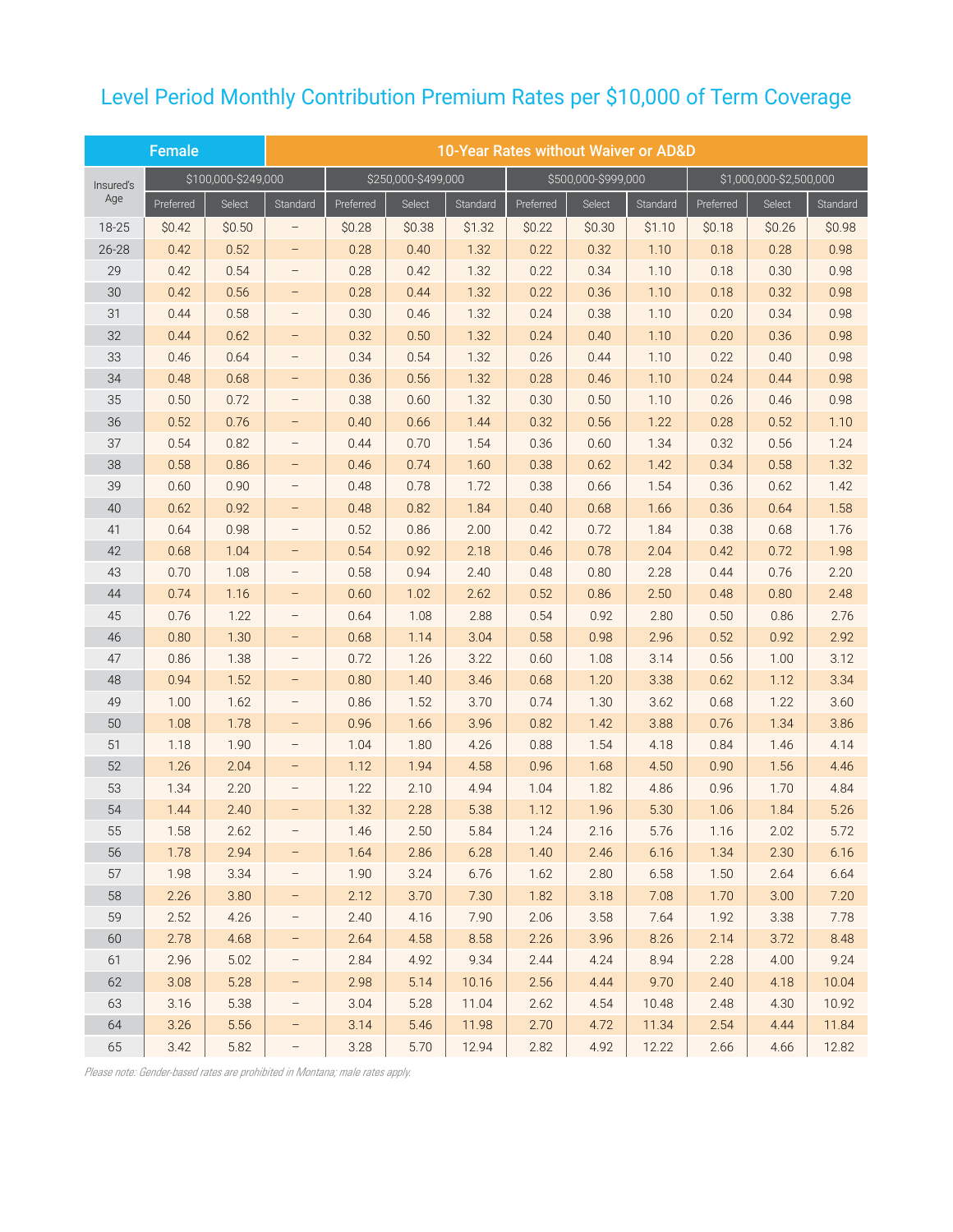# Level Period Monthly Contribution Premium Rates per \$10,000 of Term Coverage

|           | Female    |                     |                          | 20-Year Rates without Waiver or AD&D |                     |          |           |                     |          |           |                         |          |
|-----------|-----------|---------------------|--------------------------|--------------------------------------|---------------------|----------|-----------|---------------------|----------|-----------|-------------------------|----------|
| Insured's |           | \$100,000-\$249,000 |                          |                                      | \$250,000-\$499,000 |          |           | \$500,000-\$999,000 |          |           | \$1,000,000-\$2,500,000 |          |
| Age       | Preferred | Select              | Standard                 | Preferred                            | Select              | Standard | Preferred | Select              | Standard | Preferred | Select                  | Standard |
| 18-25     | \$0.60    | \$0.86              | $\overline{\phantom{0}}$ | \$0.42                               | \$0.64              | \$1.74   | \$0.36    | \$0.56              | \$1.74   | \$0.34    | \$0.52                  | \$1.70   |
| $26 - 27$ | 0.60      | 0.86                |                          | 0.42                                 | 0.66                | 2.02     | 0.36      | 0.56                | 1.80     | 0.34      | 0.52                    | 1.70     |
| 28        | 0.60      | 0.86                |                          | 0.42                                 | 0.66                | 2.02     | 0.36      | 0.58                | 1.80     | 0.34      | 0.54                    | 1.70     |
| 29        | 0.60      | 0.86                |                          | 0.42                                 | 0.68                | 2.02     | 0.36      | 0.58                | 1.80     | 0.34      | 0.54                    | 1.70     |
| 30        | 0.60      | 0.86                | $\overline{\phantom{0}}$ | 0.42                                 | 0.68                | 2.02     | 0.36      | 0.58                | 1.80     | 0.34      | 0.54                    | 1.70     |
| 31        | 0.60      | 0.88                |                          | 0.44                                 | 0.74                | 2.04     | 0.38      | 0.62                | 1.84     | 0.36      | 0.56                    | 1.72     |
| 32        | 0.60      | 0.92                | $\overline{\phantom{0}}$ | 0.44                                 | 0.82                | 2.10     | 0.38      | 0.68                | 1.88     | 0.40      | 0.66                    | 1.78     |
| 33        | 0.62      | 0.96                | $\qquad \qquad -$        | 0.50                                 | 0.88                | 2.14     | 0.42      | 0.74                | 1.94     | 0.40      | 0.70                    | 1.82     |
| 34        | 0.62      | 0.98                | $\overline{\phantom{0}}$ | 0.52                                 | 0.92                | 2.18     | 0.44      | 0.78                | 1.98     | 0.40      | 0.74                    | 1.86     |
| 35        | 0.62      | 1.02                | $\qquad \qquad -$        | 0.56                                 | 0.98                | 2.22     | 0.48      | 0.82                | 2.02     | 0.44      | 0.78                    | 1.90     |
| 36        | 0.64      | 1.08                | $\overline{\phantom{0}}$ | 0.60                                 | 1.04                | 2.38     | 0.50      | 0.86                | 2.18     | 0.46      | 0.82                    | 2.08     |
| 37        | 0.68      | 1.14                | $\qquad \qquad -$        | 0.64                                 | 1.10                | 2.56     | 0.54      | 0.92                | 2.38     | 0.50      | 0.88                    | 2.28     |
| 38        | 0.72      | 1.24                | $-$                      | 0.68                                 | 1.20                | 2.70     | 0.58      | 1.00                | 2.52     | 0.52      | 0.94                    | 2.44     |
| 39        | 0.78      | 1.34                | $\qquad \qquad -$        | 0.74                                 | 1.30                | 2.86     | 0.62      | 1.08                | 2.70     | 0.56      | 1.00                    | 2.62     |
| 40        | 0.84      | 1.44                | $\qquad \qquad -$        | 0.78                                 | 1.40                | 3.04     | 0.64      | 1.18                | 2.88     | 0.60      | 1.10                    | 2.80     |
| 41        | 0.90      | 1.56                | $\qquad \qquad -$        | 0.84                                 | 1.50                | 3.26     | 0.70      | 1.26                | 3.12     | 0.64      | 1.18                    | 3.04     |
| 42        | 0.94      | 1.66                | $\qquad \qquad -$        | 0.90                                 | 1.60                | 3.48     | 0.76      | 1.34                | 3.36     | 0.70      | 1.26                    | 3.30     |
| 43        | 1.00      | 1.74                |                          | 0.96                                 | 1.72                | 3.74     | 0.80      | 1.44                | 3.62     | 0.74      | 1.34                    | 3.56     |
| 44        | 1.06      | 1.84                | -                        | 1.00                                 | 1.80                | 4.00     | 0.84      | 1.50                | 3.90     | 0.78      | 1.40                    | 3.84     |
| 45        | 1.12      | 1.94                | $\qquad \qquad -$        | 1.06                                 | 1.88                | 4.30     | 0.88      | 1.58                | 4.22     | 0.82      | 1.48                    | 4.18     |
| 46        | 1.20      | 2.06                |                          | 1.14                                 | 2.02                | 4.52     | 0.96      | 1.70                | 4.44     | 0.88      | 1.58                    | 4.42     |
| 47        | 1.30      | 2.22                | $\qquad \qquad -$        | 1.24                                 | 2.16                | 4.80     | 1.04      | 1.82                | 4.72     | 0.96      | 1.70                    | 4.68     |
| 48        | 1.42      | 2.40                | -                        | 1.32                                 | 2.34                | 5.12     | 1.10      | 1.96                | 5.04     | 1.02      | 1.86                    | 5.00     |
| 49        | 1.56      | 2.62                | -                        | 1.44                                 | 2.54                | 5.48     | 1.22      | 2.16                | 5.40     | 1.12      | 2.00                    | 5.36     |
| 50        | 1.70      | 2.84                | -                        | 1.58                                 | 2.78                | 5.88     | 1.32      | 2.36                | 5.80     | 1.24      | 2.22                    | 5.76     |
| 51        | 1.84      | 3.12                |                          | 1.74                                 | 3.06                | 6.34     | 1.46      | 2.58                | 6.26     | 1.36      | 2.44                    | 6.22     |
| 52        | 1.98      | 3.42                |                          | 1.90                                 | 3.38                | 6.82     | 1.60      | 2.88                | 6.74     | 1.50      | 2.70                    | 6.72     |
| 53        | 2.12      | 3.80                | $\qquad \qquad -$        | 2.10                                 | 3.72                | 7.38     | 1.78      | 3.16                | 7.30     | 1.66      | 2.96                    | 7.28     |
| 54        | 2.32      | 4.14                |                          | 2.32                                 | 4.10                | 7.98     | 1.96      | 3.48                | 7.90     | 1.82      | 3.28                    | 7.88     |
| 55        | 2.56      | 4.50                | $\qquad \qquad -$        | 2.50                                 | 4.44                | 8.64     | 2.12      | 3.78                | 8.56     | 1.98      | 3.56                    | 8.54     |

*Please note: Gender-based rates are prohibited in Montana; male rates apply.*

### Additional Coverage Options

The cost for the Optional Accidental Death & Dismemberment (AD&D) coverage and Disability Waiver, also known as Waiver of Contribution, is in addition to the cost of your LPT coverage. Rates are shown per \$10,000 of the LPT coverage amount you choose.

Dependent Child Coverage includes all eligible dependent children; cost deducted from any future Annual Cash Refunds......\$6.00/year

#### Optional AD&D Rate per \$10,000† AD&D amount is equal to Term Life Insurance. Cost is based on the Insured's Age and Term Period elected. 10-Year 20-Year Insured's 10-Year

| Insured's<br>Age | 10-Year<br>Level<br>Period | 20-Year<br>Level<br>Period | Insured's<br>Age | 10-Year<br>Level<br>Period | 20-Year<br>Level<br>Period |
|------------------|----------------------------|----------------------------|------------------|----------------------------|----------------------------|
| 18-46            | \$0.20                     | \$0.20                     | 59               | \$0.24                     |                            |
| $47 - 50$        | 0.20                       | 0.22                       | 60               | 0.26                       |                            |
| $51 - 54$        | 0.20                       | 0.24                       | 61               | 0.26                       |                            |
| 55               | 0.20                       | 0.26                       | 62               | 0.28                       |                            |
| 56               | 0.22                       |                            | 63               | 0.28                       |                            |
| 57               | 0.22                       |                            | 64               | 0.30                       |                            |
| 58               | 0.24                       |                            | 65               | 0.30                       |                            |

†Optional AD&D coverage ends at attained age 75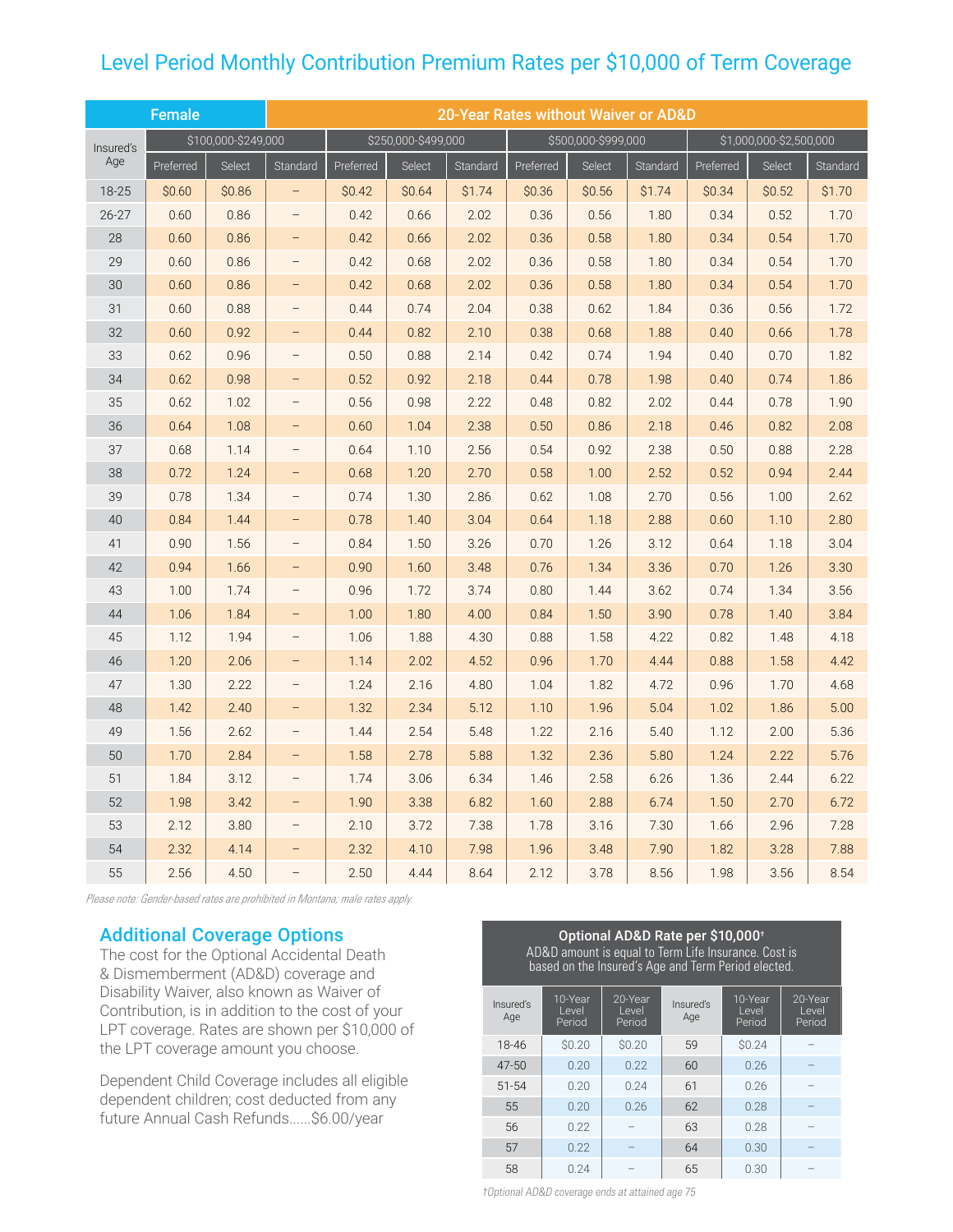### Optional Disability Waiver

Premium contributions are waived if you become totally disabled.\* Not available for age 60 or over. Cost is based on the Member's Age, Gender, Term Period, and LPT coverage amount elected.

| <b>Male</b>     | 10-Year Rate per \$10,000 |                       |                       |                     |  |  |  |  |  |
|-----------------|---------------------------|-----------------------|-----------------------|---------------------|--|--|--|--|--|
| Member's<br>Age | \$100,000-<br>249,000     | \$250,000-<br>499.000 | \$500,000-<br>999.000 | \$1,000,000<br>& up |  |  |  |  |  |
| 18-36           | \$0.08                    | \$0.06                | \$0.04                | \$0.04              |  |  |  |  |  |
| 37              | 0.08                      | 0.06                  | 0.04                  | 0.04                |  |  |  |  |  |
| 38              | 0.10                      | 0.06                  | 0.06                  | 0.04                |  |  |  |  |  |
| 39              | 0.10                      | 0.06                  | 0.06                  | 0.06                |  |  |  |  |  |
| 40              | 0.10                      | 0.08                  | 0.06                  | 0.06                |  |  |  |  |  |
| 41              | 0.12                      | 0.08                  | 0.06                  | 0.06                |  |  |  |  |  |
| 42              | 0.12                      | 0.10                  | 0.08                  | 0.08                |  |  |  |  |  |
| 43              | 0.14                      | 0.10                  | 0.10                  | 0.08                |  |  |  |  |  |
| 44              | 0.16                      | 0.12                  | 0.10                  | 0.10                |  |  |  |  |  |

| <b>Female</b>   | 10-Year Rate per \$10,000 |                       |                       |                       |  |  |  |  |  |
|-----------------|---------------------------|-----------------------|-----------------------|-----------------------|--|--|--|--|--|
| Member's<br>Age | \$100,000-<br>249,000     | \$250,000-<br>499.000 | \$500,000-<br>999.000 | \$1,000,000<br>$&$ up |  |  |  |  |  |
| 18-36           | \$0.08                    | <b>SO.04</b>          | \$0.04                | 0.04                  |  |  |  |  |  |
| 37              | 0.08                      | 0.06                  | 0.04                  | 0.04                  |  |  |  |  |  |
| 38              | 0.08                      | 0.06                  | 0.04                  | 0.04                  |  |  |  |  |  |
| 39              | 0.08                      | 0.06                  | 0.06                  | 0.04                  |  |  |  |  |  |
| 40              | 0.10                      | 0.06                  | 0.06                  | 0.06                  |  |  |  |  |  |
| 41              | 0.10                      | 0.08                  | 0.06                  | 0.06                  |  |  |  |  |  |
| 42              | 0.12                      | 0.08                  | 0.08                  | 0.06                  |  |  |  |  |  |
| 43              | 0.12                      | 0.10                  | 0.08                  | 0.08                  |  |  |  |  |  |
| 44              | 0.14                      | 0.10                  | 0.10                  | 0.08                  |  |  |  |  |  |

| <b>Male</b>     | 20-Year Rate per \$10,000 |                       |                       |                       |  |  |  |
|-----------------|---------------------------|-----------------------|-----------------------|-----------------------|--|--|--|
| Member's<br>Age | \$100.000-<br>249,000     | \$250,000-<br>499,000 | \$500.000-<br>999,000 | \$1,000,000<br>$&$ up |  |  |  |
| 18-31           | <b>SO.12</b>              | \$0.10                | \$0.08                | \$0.08                |  |  |  |
| 32              | 0.12                      | 0.10                  | 0.08                  | 0.08                  |  |  |  |
| 33              | 0.14                      | 0.10                  | 0.08                  | 0.08                  |  |  |  |
| 34              | 0.14                      | 0.10                  | 0.10                  | 0.08                  |  |  |  |
| 35              | 0.14                      | 0.10                  | 0.10                  | 0.08                  |  |  |  |
| 36              | 0.14                      | 0.10                  | 0.10                  | 0.10                  |  |  |  |
| 37              | 0.16                      | 0.12                  | 0.10                  | 0.10                  |  |  |  |
| 38              | 0.16                      | 0.12                  | 0.12                  | 0.10                  |  |  |  |
| 39              | 0.18                      | 0.14                  | 0.12                  | 0.12                  |  |  |  |
| 40              | 0.20                      | 0.14                  | 0.14                  | 0.12                  |  |  |  |
| 41              | 0.22                      | 0.16                  | 0.16                  | 0.14                  |  |  |  |
| 42              | 0.24                      | 0.18                  | 0.18                  | 0.16                  |  |  |  |
| 43              | 0.28                      | 0.20                  | 0.20                  | 0.18                  |  |  |  |
| 44              | 0.30                      | 0.24                  | 0.22                  | 0.22                  |  |  |  |

| <b>Female</b>   | 20-Year Rate per \$10,000 |                       |                       |                     |  |  |  |  |
|-----------------|---------------------------|-----------------------|-----------------------|---------------------|--|--|--|--|
| Member's<br>Age | \$100,000-<br>249,000     | \$250,000-<br>499,000 | \$500,000-<br>999,000 | \$1,000,000<br>& up |  |  |  |  |
| 18-31           | \$0.10                    | \$0.08                | \$0.06                | \$0.06              |  |  |  |  |
| 32              | 0.12                      | 0.08                  | 0.06                  | 0.06                |  |  |  |  |
| 33              | 0.12                      | 0.08                  | 0.08                  | 0.06                |  |  |  |  |
| 34              | 0.12                      | 0.08                  | 0.08                  | 0.06                |  |  |  |  |
| 35              | 0.12                      | 0.10                  | 0.08                  | 0.08                |  |  |  |  |
| 36              | 0.14                      | 0.10                  | 0.08                  | 0.08                |  |  |  |  |
| 37              | 0.14                      | 0.10                  | 0.08                  | 0.08                |  |  |  |  |
| 38              | 0.14                      | 0.10                  | 0.10                  | 0.10                |  |  |  |  |
| 39              | 0.16                      | 0.12                  | 0.10                  | 0.10                |  |  |  |  |
| 40              | 0.16                      | 0.12                  | 0.12                  | 0.10                |  |  |  |  |
| 41              | 0.18                      | 0.14                  | 0.12                  | 0.12                |  |  |  |  |
| 42              | 0.18                      | 0.14                  | 0.14                  | 0.12                |  |  |  |  |
| 43              | 0.20                      | 0.16                  | 0.14                  | 0.14                |  |  |  |  |
| 44              | 0.22                      | 0.18                  | 0.16                  | 0.16                |  |  |  |  |

| <b>Male</b>     |                       |                       | 10-Year Rate per \$10,000 |                     |
|-----------------|-----------------------|-----------------------|---------------------------|---------------------|
| Member's<br>Age | \$100,000-<br>249,000 | \$250.000-<br>499,000 | \$500.000-<br>999,000     | \$1,000,000<br>& up |
| 45              | <b>SO.18</b>          | \$0.14                | \$0.12                    | <b>SO.12</b>        |
| 46              | 0.18                  | 0.16                  | 0.14                      | 0.14                |
| 47              | 0.22                  | 0.18                  | 0.16                      | 0.16                |
| 48              | 0.24                  | 0.20                  | 0.18                      | 0.18                |
| 49              | 0.26                  | 0.22                  | 0.20                      | 0.20                |
| 50              | 0.30                  | 0.24                  | 0.24                      | 0.22                |
| 51              | 0.32                  | 0.28                  | 0.26                      | 0.26                |
| 52              | 0.36                  | 0.30                  | 0.30                      | 0.28                |
| 53              | 0.38                  | 0.34                  | 0.32                      | 0.32                |
| 54              | 0.44                  | 0.40                  | 0.38                      | 0.36                |
| 55              | 0.48                  | 0.44                  | 0.42                      | 0.42                |
| 56              | 0.54                  | 0.48                  | 0.48                      | 0.46                |
| 57              | 0.58                  | 0.54                  | 0.52                      | 0.52                |
| 58              | 0.66                  | 0.60                  | 0.58                      | 0.58                |
| 59              | 0.72                  | 0.68                  | 0.66                      | 0.64                |

| <b>Female</b>   |                       |                       | 10-Year Rate per \$10,000 |                     |
|-----------------|-----------------------|-----------------------|---------------------------|---------------------|
| Member's<br>Age | \$100,000-<br>249,000 | \$250,000-<br>499,000 | \$500,000-<br>999,000     | \$1,000,000<br>& up |
| 45              | \$0.16                | \$0.12                | \$0.10                    | \$0.10              |
| 46              | 0.18                  | 0.14                  | 0.12                      | 0.12                |
| 47              | 0.18                  | 0.14                  | 0.14                      | 0.14                |
| 48              | 0.20                  | 0.16                  | 0.14                      | 0.14                |
| 49              | 0.22                  | 0.18                  | 0.16                      | 0.16                |
| 50              | 0.24                  | 0.20                  | 0.18                      | 0.18                |
| 51              | 0.26                  | 0.22                  | 0.20                      | 0.20                |
| 52              | 0.28                  | 0.24                  | 0.22                      | 0.22                |
| 53              | 0.30                  | 0.26                  | 0.24                      | 0.24                |
| 54              | 0.34                  | 0.28                  | 0.28                      | 0.26                |
| 55              | 0.36                  | 0.32                  | 0.30                      | 0.30                |
| 56              | 0.38                  | 0.34                  | 0.32                      | 0.32                |
| 57              | 0.42                  | 0.38                  | 0.36                      | 0.34                |
| 58              | 0.44                  | 0.40                  | 0.38                      | 0.38                |
| 59              | 0.48                  | 0.44                  | 0.42                      | 0.40                |

| <b>Male</b>     |                       |                       | 20-Year Rate per \$10,000 |                     |
|-----------------|-----------------------|-----------------------|---------------------------|---------------------|
| Member's<br>Age | \$100.000-<br>249,000 | \$250,000-<br>499.000 | \$500.000-<br>999.000     | \$1,000,000<br>& up |
| 45              | \$0.34                | \$0.26                | \$0.24                    | \$0.24              |
| 46              | 0.36                  | 0.28                  | 0.26                      | 0.26                |
| 47              | 0.40                  | 0.30                  | 0.28                      | 0.28                |
| 48              | 0.44                  | 0.34                  | 0.32                      | 0.32                |
| 49              | 0.46                  | 0.38                  | 0.36                      | 0.36                |
| 50              | 0.52                  | 0.40                  | 0.40                      | 0.38                |
| 51              | 0.58                  | 0.44                  | 0.42                      | 0.42                |
| 52              | 0.64                  | 0.48                  | 0.46                      | 0.46                |
| 53              | 0.72                  | 0.52                  | 0.52                      | 0.50                |
| 54              | 0.80                  | 0.58                  | 0.56                      | 0.56                |
| 55              | 0.90                  | 0.64                  | 0.62                      | 0.62                |

| Female          | 20-Year Rate per \$10,000 |                       |                       |                       |
|-----------------|---------------------------|-----------------------|-----------------------|-----------------------|
| Member's<br>Age | \$100.000-<br>249.000     | \$250.000-<br>499,000 | \$500.000-<br>999,000 | \$1,000,000<br>$&$ up |
| 45              | \$0.24                    | \$0.20                | <b>SO.18</b>          | <b>SO.18</b>          |
| 46              | 0.26                      | 0.22                  | 0.20                  | 0.20                  |
| 47              | 0.28                      | 0.24                  | 0.22                  | 0.22                  |
| 48              | 0.32                      | 0.26                  | 0.26                  | 0.24                  |
| 49              | 0.34                      | 0.30                  | 0.28                  | 0.28                  |
| 50              | 0.36                      | 0.32                  | 0.32                  | 0.30                  |
| 51              | 0.40                      | 0.36                  | 0.34                  | 0.34                  |
| 52              | 0.44                      | 0.40                  | 0.38                  | 0.36                  |
| 53              | 0.48                      | 0.42                  | 0.42                  | 0.40                  |
| 54              | 0.52                      | 0.46                  | 0.46                  | 0.44                  |
| 55              | 0.58                      | 0.52                  | 0.50                  | 0.50                  |

*\*Optional Disability Waiver is not available under the Spouse LPT Plan. Please note: Gender-based rates are prohibited in Montana; male rates apply.*

 Preferred rates are reflected above. For more information regarding Standard and Select Waiver rates, please call 800.223.7473.